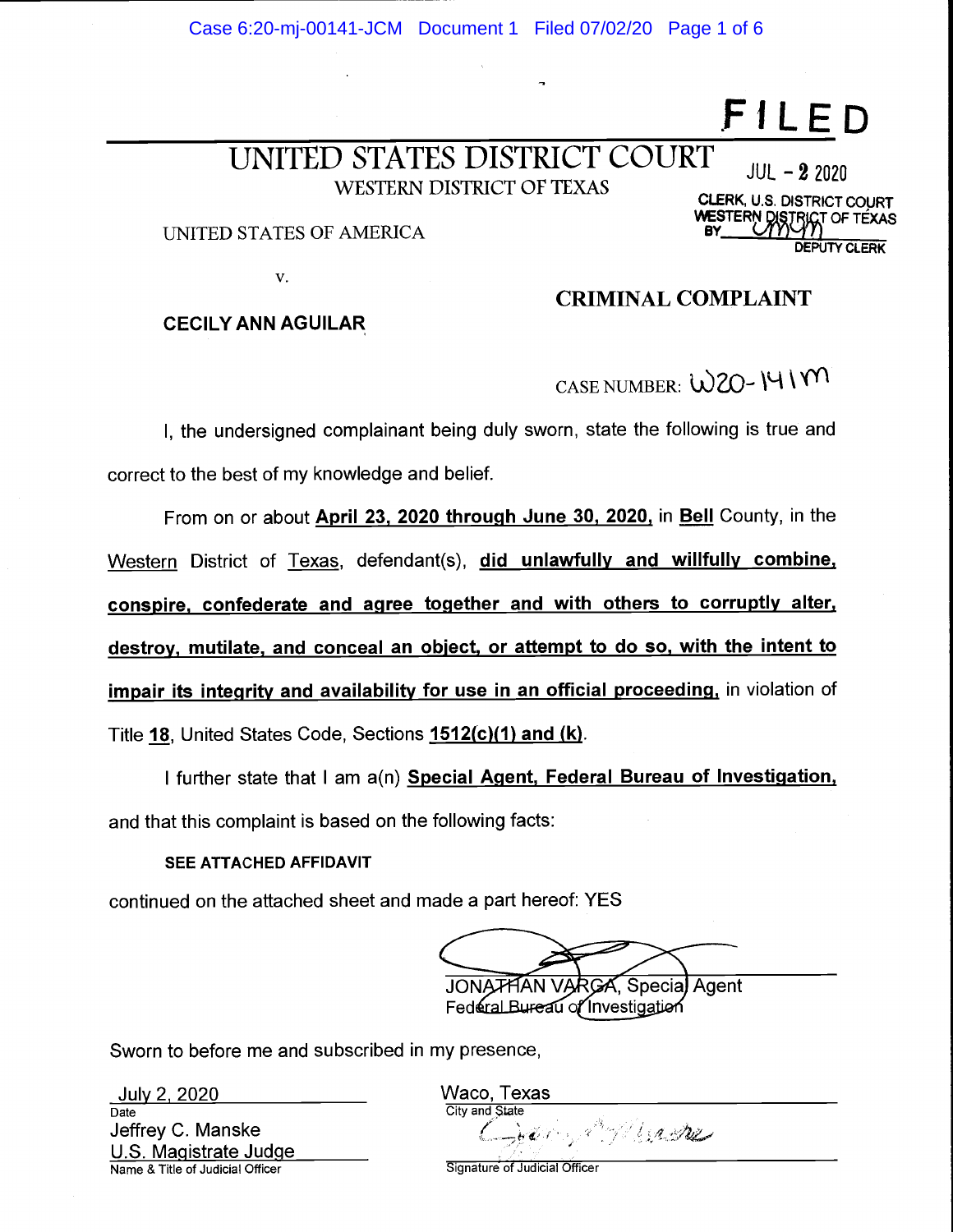#### United States District Court

#### Western District of Texas, Waco Division

- 1. I, Jonathan W. Varga, having been duly sworn, depose and say the following is true according to my knowledge and belief:
- 2. Your Affiant is a Special Agent (SA) of the Federal Bureau of Investigation (FBI), United States Department of Justice. I have been employed as a SA of the FBI for over 16 years and am currently assigned to the San Antonio Division, Waco Resident Agency (WRA) in Waco, Texas. I am currently assigned to a violent crime squad where my responsibilities include enforcing federal criminal statutes, including investigating violent crimes (to include murder, witness tampering, obstruction of justice, and conspiracy to commit a crime) occurring within the Fort Hood military installation. Fort Hood is a place of special maritime and territorial jurisdiction for the federal government. As part of these duties, your Affiant has become involved in the investigation of suspected violations of Title 18, United States Code, § 1512(c) and (k), that is, conspiracy to corruptly alter, destroy, mutilate, or conceal an object, or attempts to do so, with the intent to impair the object's integrity or availability for use in an official proceeding. The facts in this affidavit come from your Affiant's personal observations, his training and experience, and information obtained from other law enforcement officers and witnesses.
- 3. Your Affiant is currently involved with US Army Criminal Investigative Command (USACID), Texas Rangers, US Marshal's Service (USMS), and other agencies regarding the activities US Army Specialist Aaron Robinson and Cecily Aguilar.
- 4. The statements contained in this affidavit are based on information provided to your Affiant by other law enforcement officers who investigate these types of crimes and through his personal investigation. Your Affiant has set forth herein the facts I believe are necessary to establish probable cause that said violation does exist.
- 5. Since this affidavit is being submitted for the limited purpose of securing an arrest warrant, your Affiant has not included each and every fact known to him concerning this investigation. Your affiant has set forth only facts that I believe are necessary to establish probable cause.

#### Background of the Investigation

- 1. On 04/23/2020, USACID was notified by a Captain in the Regimental Provost Marshal, 3rd Cavalry Regiment, Fort Hood, TX (FHTX), that Private First Class (PFC) Vanessa Guillen had been reported missing by her unit.
- 2. A witness stated that PFC Guillen left the arms room where she was working to visit the arms room at another location at Fort Hood, one controlled by Specialist (SPC) Aaron Robinson, in order to confirm serial numbers for weapons and equipment. The witnesses verified that PFC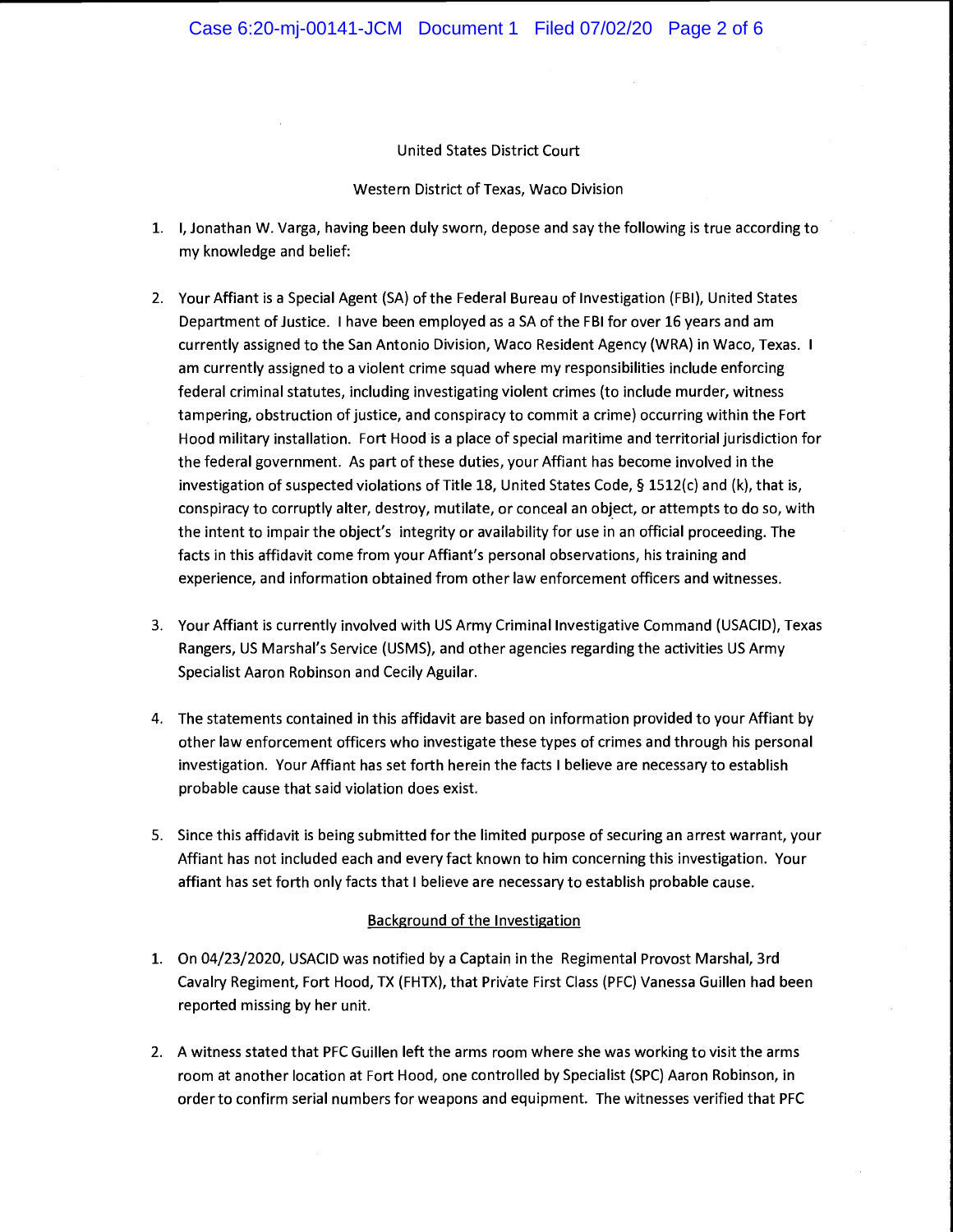Guillen left the arms room without her US Army identification card, bankcard, or car keys with her barracks key attached. The witness stated that her property was still in the arms room when he secured the arms room for the day.

- 3. A search of PFC Guillen's phone records revealed the last outgoing text message from her phone was a message to SPC Robinson's phone. SPC Robinson was one of the last people known to have seen PFC Guillen. On 04/22/2020, SPC Robinson stated he texted PFC Guillen to inform her he was in the arms room. He said she read serial numbers for equipment and afterward, he gave her paperwork and the serial number for a .50 caliber machine gun which needed to be serviced. He said she left the arms room and he believed she would have next gone to the motor pooi. Witnesses at the motor pooi prepared to receive the paperwork from PFC Guillen stated she did not arrive with the papers.
- 4. On 04/28/2020, USACID interviewed SPC Robinson. Among the things he said concerning his activities on 4/22/2020, SPC Robinson stated that after he finished his work, he went to his offpost residence he shared with his girlfriend Cecily Aguilar, and did not leave the rest of the night, except around 6:30pm when he had to come on post to sign on to a government computer to enroll in training.
- 5. On 05/18/2020, two witnesses were interviewed who stated that on 4/22/2020, they observed SPC Robinson pulling a large "tough box," with wheels, that appeared very heavy in weight, coming out the arms room, the same room where SPC Robinson worked. The two witnesses observed SPC Robinson load the "tough box" into his vehicle and drive away.
- 6. On 05/19/2020, SPC Robinson consented to a search of his cellular phone by UFED extraction. A review of the phone call logs revealed SPC Robinson called Aguilar multiple times during the night of 04/22/2020, and as late as 03:3Oam on 04/23/2020. SPC Robinson also received calls from Aguilar throughout the day.
- 7. Cecily Aguilar, girlfriend of SPC Robinson, was interviewed on 06/19/2020. Aguilar stated she was with SPC Robinson all night on 04/22/2020. She was asked why SPC Robinson would call her after midnight if he was at the residence with her. She stated she could not find her phone and had SPC Robinson call the phone to help her find it. This statement, however, is inconsistent with the lengths of the calls. SPC Robinson called Aguilar several times throughout the night and the calls after midnight were for lengths greater than one minute.
- 8. Aguilar, during a re-interview, stated that she lied in her previous statement. She stated that she did leave her residence because one of the ways she copes is by taking long drives. Aguilar stated that she was with SPC Robinson on the night of 04/22/2020 where they took a long drive to a park in Belton, Texas to look at the "stars." Aguilar stated that after going to the park they returned home.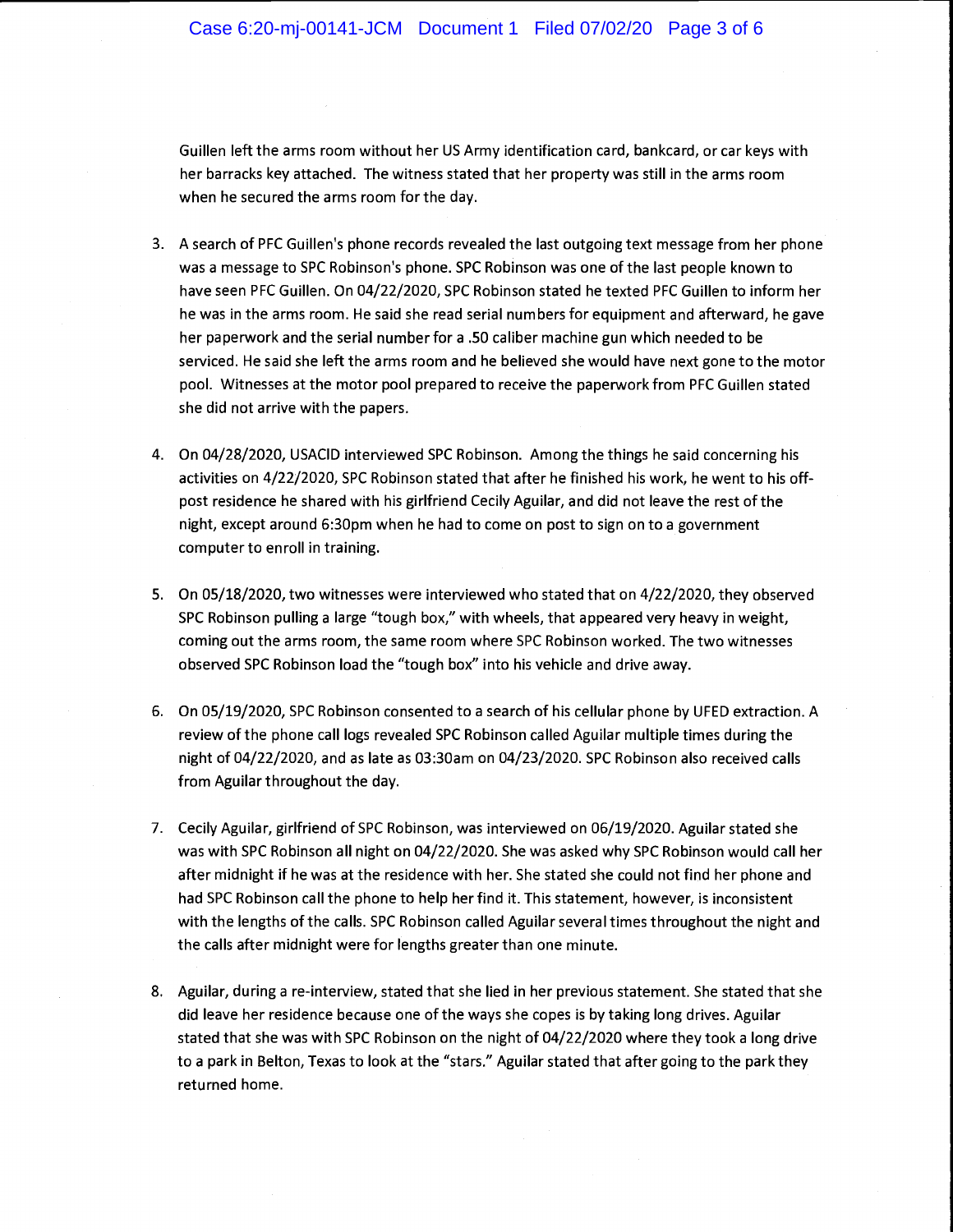- 9. An analysis of phone records pertaining to SPC Robinson's telephone was conducted. A review of the location data revealed that at approximately 1:59am, 04/23/2020, SPC Robinson's cell phone was identified in the vicinity of FM 436 and West Main St, in Belton, TX; specifically, on or around a bridge. SPC Robinson's cell phone then tracked along the Leon River in a "northward direction." SPC Robinson's cell phone remained in the area for approximately 2 hours.
- 10. Aguilar's cellular telephone location data was also analyzed later and it revealed she and SPC Robinson were near the Leon River together on 04/23/2020 and 04/26/2020.
- 11. Based upon this data, personnel from USACID, Bell County Sherriff's Office (BCSO), and Texas Rangers, searched the Leon River site in Belton, Texas on June 21, 2020. A burn site with disturbed earth was identified. What appeared to be the burned remains of a plastic tote or tough box were found nearby in an area near where SPC Robinson's phone pinged. The soil beneath the burn site was remarkably softer and moister than the soil found at similar depths merely feet away and had an odor of decomposition. However, no remain were located.
- 12. About 1:00pm, 06/30/2020, USACID was notified that contractors working on a fence adjacent to the Leon River in Belton, TX, discovered what appeared to be human remains. USACID, along with FBI, BCSO, USMS, and TX Rangers, searched the area, and identified scattered human remains that appeared to have been placed into a concrete-like substance and buried.
- 13. About 8:30pm, 30 June 2020, Aguilar was interviewed and admitted that SPC Robinson told her that on 4/22/2020, he struck a female soldier in the head with a hammer multiple times at his arms room, killing her on Fort Hood. Affiant knows that this arms room is located within the special maritime and territorial jurisdiction of the United States and in an area of exclusive federal jurisdiction. Aguilar advised the female soldier never made it out of the Army alive (referring to Fort Hood). SPC Robinson then placed her in a box and moved the box to a location near the Leon River in Belton, Texas. Paragraphs 14 through 19 are a summary of Aguilar's statements to law enforcement on 30 June 2020.
- 14. On the evening of 4/22/2020 or the early morning of 4/23/2020, SPC Robinson picked Aguilar up at a gas station she worked at and took her out to a site near the Leon River and near a bridge. A box with wheels and handles was already at this site. SPC Robinson walked Aguilar over to the woods and opened up a box for Aguilar and she saw a dead female inside the box. Aguilar, on a later date, identified the dead female as Vanessa Guillen.
- 15. To more easily dispose of and to conceal the body of the dead female, SPC Robinson and Aguilar proceeded to dismember the dead female's body. They used a hatchet or ax and a machete type knife. They removed the limbs and the head from the body. SPC Robinson and Aguilar attempted to burn the body; however, the body would not burn completely. They placed the dead female in three separate holes and covered up the remains.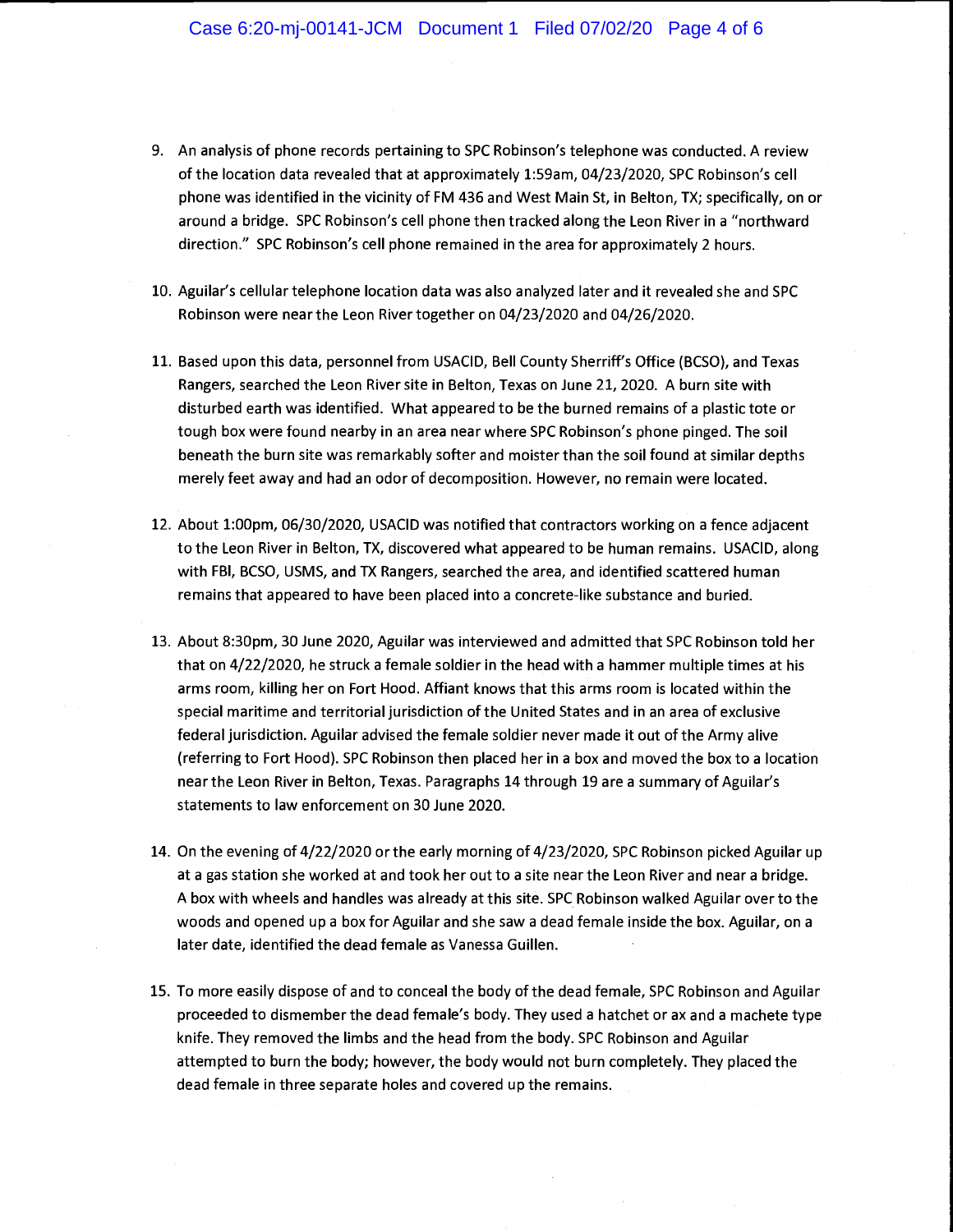- 16. SPC Robinson and Aguilar returned to the site on a later date. This date was believed to be on 04/26/2020 according to cellular telephone site analysis. Prior to their return, they obtained hairnets and gloves. Aguilar purchased a bag of what she referred to as concrete from someone utilizing Facebook messenger.
- 17. On that date, SPC Robinson and Aguilar uncovered the remains of the dead female, removed them, and continued the process of breaking down the remains of the dead female. The remains were then burned again along with their gloves and hairnets. SPC Robinson and Aguilar placed the remains back in the three holes with the concrete purchased earlier.
- 18. SPC Robinson and Aguilar burned their clothes later that night at their residence.
- 19. SPC Robinson and Aguilar concocted the story about Aguilar and Robinson taking a long drive to a park in Belton (see paragraph 8) as an alibi.
- 20. Prior to June 30, 2020, SPC Robinson had been confined to his barracks room on Fort Hood; however, he absconded from Fort Hood that night. At the request of law enforcement, Aguilar placed a controlled telephone call to SPC Robinson wherein he never denied anything they did to Vanessa Guillen and her body. SPC Robinson texted Aguilar pictures of the news articles advising of recovered human remains. In a later controlled telephone call, SPC Robinson advised, "baby they found pieces, they found pieces". This was referring to the human remains recovered near the Leon River.
- 21. Aguilar continued to assist law enforcement with locating SPC Robinson as he was on foot in Killeen, Texas. SPC Robinson was approached by law enforcement; however, he brandished a pistol and shot himself in the head, killing himself.
- 22. The identification of the human remains recovered is still pending.